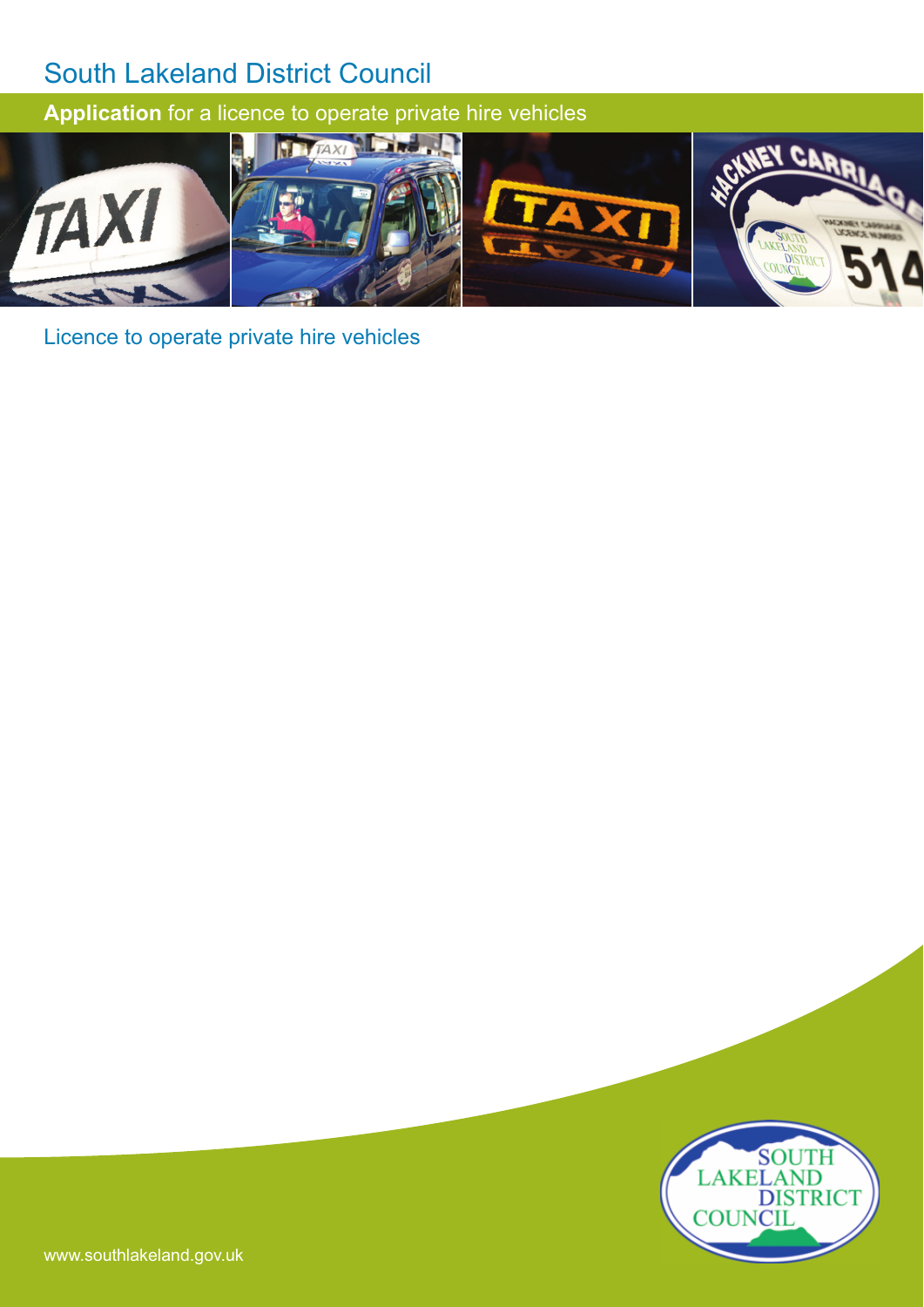**Application** for a licence to operate private hire vehicles

## Local Government (Miscellaneous Provisions) Act 1976

You are advised to read the guidance notes at the end of the form.

| 1. Applicant details                                                                                                                                                                |                                 |               |  |  |
|-------------------------------------------------------------------------------------------------------------------------------------------------------------------------------------|---------------------------------|---------------|--|--|
| Full name(s)                                                                                                                                                                        |                                 | Date of birth |  |  |
| Home address                                                                                                                                                                        |                                 |               |  |  |
| Postcode                                                                                                                                                                            |                                 |               |  |  |
| Home telephone no.                                                                                                                                                                  |                                 | Mobile no.    |  |  |
| Email                                                                                                                                                                               |                                 |               |  |  |
| 2. Business details                                                                                                                                                                 |                                 |               |  |  |
| a) What is the name of<br>business?                                                                                                                                                 |                                 |               |  |  |
| b) What is the address from<br>which the business will be<br>carried out?                                                                                                           |                                 |               |  |  |
| c) No. of vehicles operated (or<br>intend to operate)                                                                                                                               |                                 |               |  |  |
| 3. If you are intending to operate the business from a council house or<br>ex-council house, you will need to obtain the Housing Department consent to do so.                       |                                 |               |  |  |
| a) Have you obtained this                                                                                                                                                           | Yes<br>$\Box$<br><b>No</b><br>□ |               |  |  |
| permission? (See note (i))                                                                                                                                                          | If no, please state reason:     |               |  |  |
| 4. Depending on the scale of your proposed venture you may need planning permission prior to<br>commencing any business activity from the address given at 2. above (See note (i)). |                                 |               |  |  |
| a) Have you checked with the                                                                                                                                                        | Yes<br><b>No</b><br>□<br>□      |               |  |  |
| Planning Officer (for the<br>appropriate Authority) whether<br>this permission will be required?                                                                                    | If no, please state reason:     |               |  |  |
| b) Have you obtained any                                                                                                                                                            | Yes<br>$\Box$<br>No<br>□        |               |  |  |
| necessary permissions?                                                                                                                                                              | If no, please state reason:     |               |  |  |
| 5. Please give details of any<br>trade or business activity in<br>which the applicant(s)<br>was/were involved in prior to<br>making this application.<br>(See note (ii))            |                                 |               |  |  |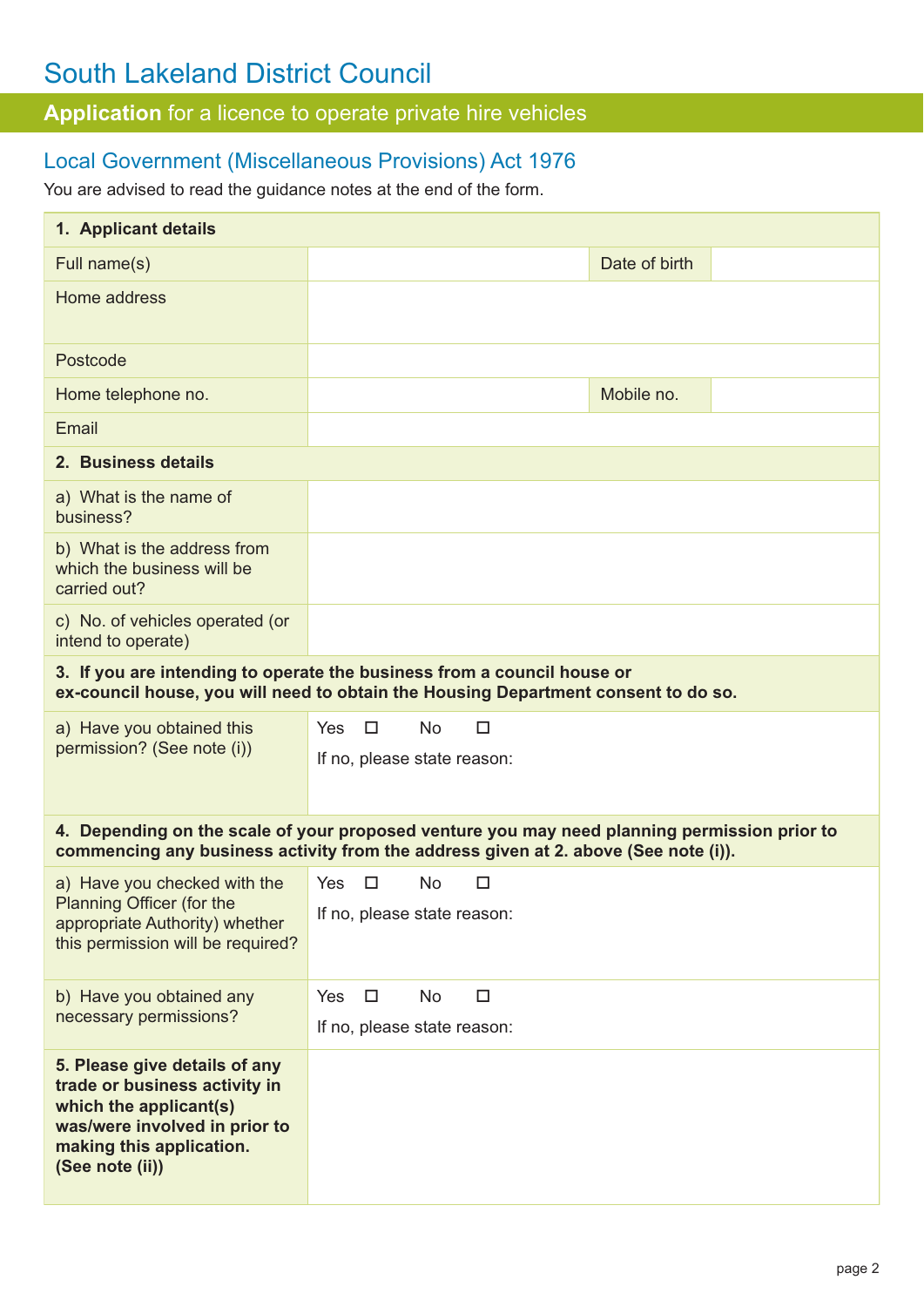## **Application** for a licence to operate private hire vehicles

| 6. Have you applied for any Private Hire<br>or Hackney Carriage licences before?<br>(See note (ii))                                                                                                                                                                                                                                                                                                                                       | $\Box$<br>Yes              | No | □ |  |
|-------------------------------------------------------------------------------------------------------------------------------------------------------------------------------------------------------------------------------------------------------------------------------------------------------------------------------------------------------------------------------------------------------------------------------------------|----------------------------|----|---|--|
| 7. If the answer to 6, above is "yes"<br>what was the result of your application?<br>(See note (ii))                                                                                                                                                                                                                                                                                                                                      |                            |    |   |  |
| 8. Please give details of any suspension<br>or revocation of any previous licence(s)<br>or of any conviction(s) recorded against<br>the applicant(s). (See notes (ii) and (iii))                                                                                                                                                                                                                                                          |                            |    |   |  |
| 9. State the name(s) and address(es) of<br>any other persons who are or will be<br>concerned in operating the vehicles.                                                                                                                                                                                                                                                                                                                   |                            |    |   |  |
| 10. If this application is for the<br><b>RENEWAL of an existing licence, please</b><br>state:                                                                                                                                                                                                                                                                                                                                             | <b>Licence</b><br>number:- |    |   |  |
|                                                                                                                                                                                                                                                                                                                                                                                                                                           | Date of<br>expiry:-        |    |   |  |
| From 4 April 2022, if you renew or apply for a subsequent licence, you will have to do a tax check and<br>provide SLDC with your tax check code (issued within the last 120 days). A tax check confirms that you are<br>registered for tax, you can complete your tax check by visiting: www.gov.uk                                                                                                                                       |                            |    |   |  |
| <b>Tax check code:</b>                                                                                                                                                                                                                                                                                                                                                                                                                    |                            |    |   |  |
| If you require further guidance on completing a tax check use the following link:<br>www.gov.uk\guidance\complete-a-tax-check-for-a-taxi-private-hire-or-scrap-metal-licence<br>Failure to provide a tax check code will result in your renewal application being refused.                                                                                                                                                                |                            |    |   |  |
| 11. If this application is for the FIRST time grant of a licence. Please read the following statement:<br>From 4 April 2022, the rules are changing in relation to your tax responsibilities when applying for a<br>taxi, private hire or scrap metal licence for the first time.<br>Complete a tax check guidance: www.gov.uk\guidance\confirm-your-tax-responsibilites-when-<br>applying-for-a-taxi-private-hire-or-scrap-metal-licence |                            |    |   |  |
| You must confirm that you are aware of your tax responsibilities by ticking this box.<br>□<br>If you do not confirm that you are aware of the guidance, you will not be issued with a licence.                                                                                                                                                                                                                                            |                            |    |   |  |
| I/We hereby apply for the grant of a Private Hire Vehicle Operator's licence and declare that the above<br>information is correct. The following are enclosed:-                                                                                                                                                                                                                                                                           |                            |    |   |  |

- (a) the licence fee see attached list;
- (b) a statutory declaration with regard to any criminal offences including motoring offences, duly completed. Where joint applications are made, a statutory declaration must be completed by all applicants;
- (c) one passport sized colour photograph of applicant(s).

### **NB Failure to answer all questions will cause a delay in processing your application.**

Signed: No. 2016 | Date: No. 2016 | Date: No. 2016 | Date: No. 2016 | Date: No. 2016 | Date: No. 2016 | Date: No. 2016 | Date: No. 2016 | Date: No. 2016 | Date: No. 2016 | Date: No. 2016 | Date: No. 2016 | Date: No. 2016 |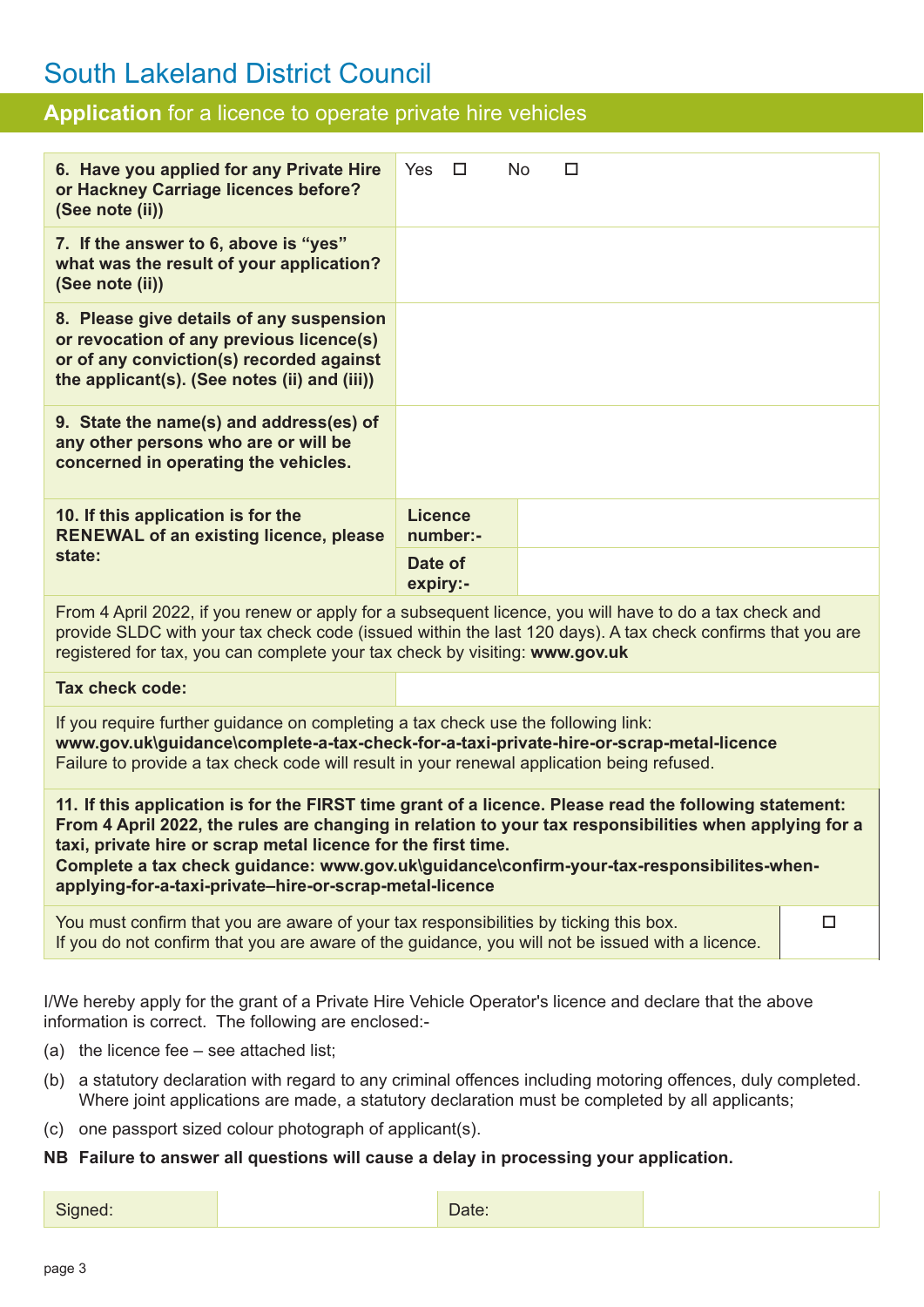## **Application** for a licence to operate private hire vehicles

## Statutory Declaration

**To be completed by persons applying for a licence to (1) Drive a hackney carriage and/or private hire vehicle (2) Operate private hire vehicles.** 

**NB: The Rehabilitation of Offenders Act 1974 does not apply to Hackney Carriage/Private Hire Drivers convictions are never "spent" by virtue of the (Exceptions) (Amendment) Order 2002.**

| $l$ (full name):                                                                                                                                                                                                                                             |  |  |  |
|--------------------------------------------------------------------------------------------------------------------------------------------------------------------------------------------------------------------------------------------------------------|--|--|--|
| Of (full postal address):                                                                                                                                                                                                                                    |  |  |  |
| Date of birth:                                                                                                                                                                                                                                               |  |  |  |
| Hereby declare that: (tick either declaration 1 or 2 as appropriate):                                                                                                                                                                                        |  |  |  |
| 1. I have never been convicted of any offence and I have never been cautioned* by the<br>Police for any offence and I am not subject to any pending prosecution.                                                                                             |  |  |  |
| 2. I list here full details of every offence for which I have been convicted, together with full<br>details of every offence for which I have been cautioned* by the Police, and full details<br>of every offence for which I am currently being prosecuted. |  |  |  |
| *Please note that references to Police cautions include warnings and reprimands issued under Section 65<br>of the Crime and Disorder Act 1998                                                                                                                |  |  |  |

| <b>Convictions, Cautions and Pending Prosecutions Details (Including Motoring and Criminal)</b> |         |       |          |  |
|-------------------------------------------------------------------------------------------------|---------|-------|----------|--|
| Date of conviction/<br><b>Caution/Pending hearing</b>                                           | Offence | Court | Sentence |  |
|                                                                                                 |         |       |          |  |
|                                                                                                 |         |       |          |  |
|                                                                                                 |         |       |          |  |
|                                                                                                 |         |       |          |  |
|                                                                                                 |         |       |          |  |
|                                                                                                 |         |       |          |  |

#### **If necessary, please continue on reverse of sheet.**

I understand that any information about convictions and Police cautions provided in this application or during the currency of the licence to which this application relates, may be disclosed to a public meeting of the Council's Licensing Sub-Committee, and I consent to such disclosure.

I understand that if I knowingly or recklessly make a false statement or omit any material particulars in giving the above information, I may be liable to prosecution under Section 57 of the Local Government (Miscellaneous Provisions) Act 1976.

| Signed: | $\sim$<br>Date: |  |
|---------|-----------------|--|
|---------|-----------------|--|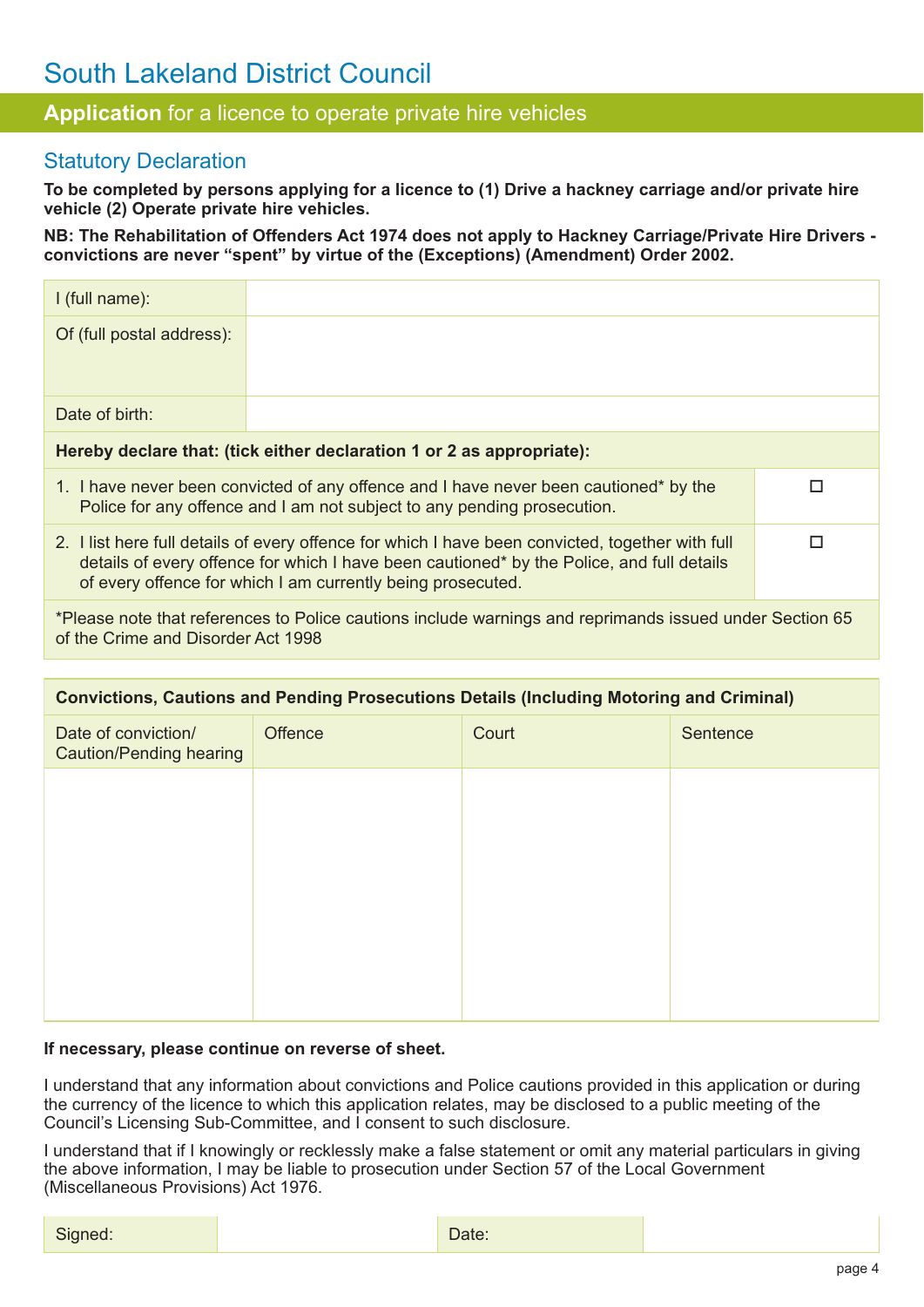## **Application** for a licence to operate private hire vehicles

| Convictions, Cautions and Pending Prosecutions Details (Including Motoring and Criminal) (cont.) |         |       |          |  |
|--------------------------------------------------------------------------------------------------|---------|-------|----------|--|
| Date of conviction/<br><b>Caution/Pending hearing</b>                                            | Offence | Court | Sentence |  |
|                                                                                                  |         |       |          |  |
|                                                                                                  |         |       |          |  |
|                                                                                                  |         |       |          |  |
|                                                                                                  |         |       |          |  |
|                                                                                                  |         |       |          |  |
|                                                                                                  |         |       |          |  |
|                                                                                                  |         |       |          |  |
|                                                                                                  |         |       |          |  |
|                                                                                                  |         |       |          |  |
|                                                                                                  |         |       |          |  |
|                                                                                                  |         |       |          |  |
|                                                                                                  |         |       |          |  |
|                                                                                                  |         |       |          |  |
|                                                                                                  |         |       |          |  |
|                                                                                                  |         |       |          |  |
|                                                                                                  |         |       |          |  |
|                                                                                                  |         |       |          |  |
|                                                                                                  |         |       |          |  |
|                                                                                                  |         |       |          |  |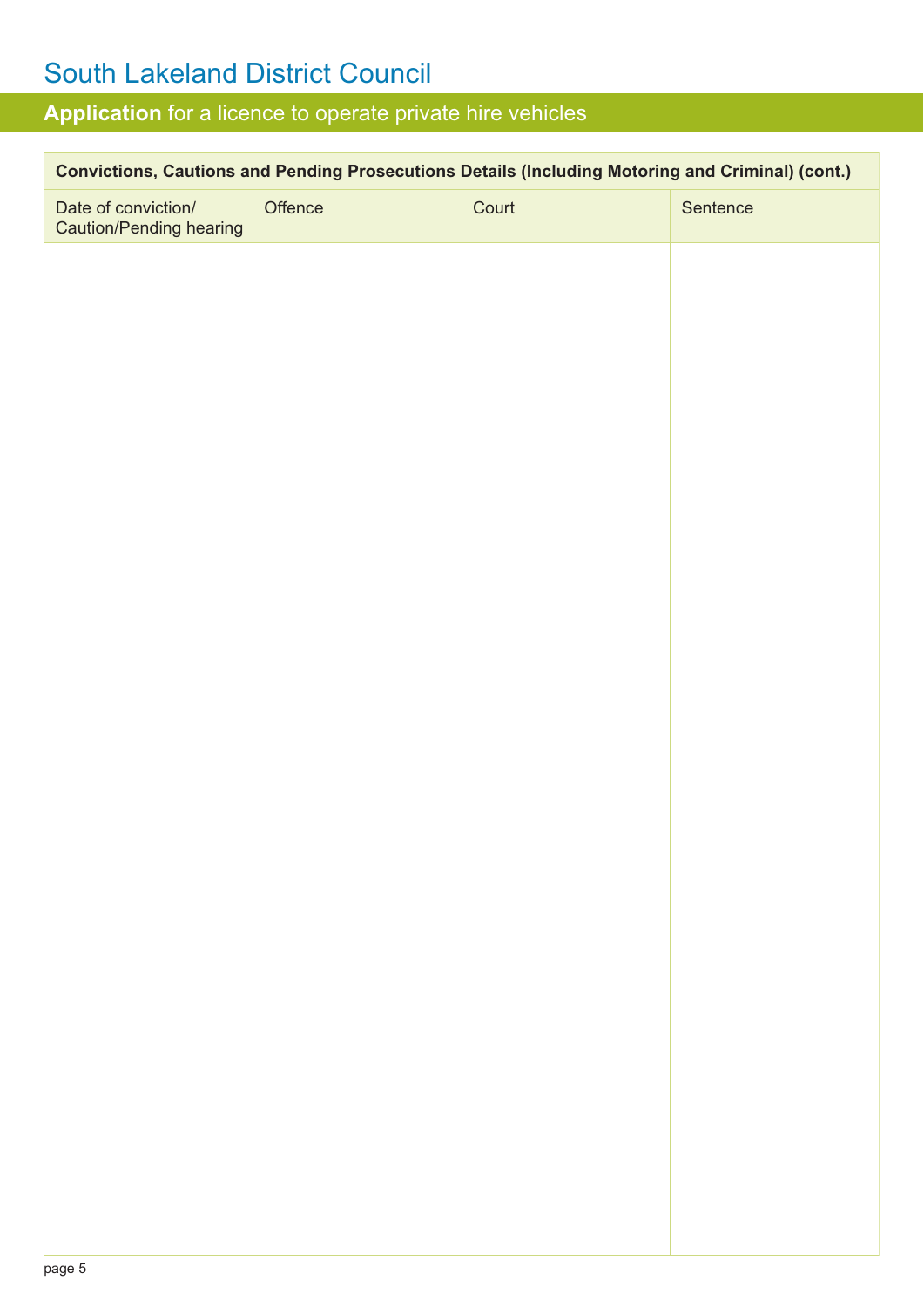## **Application** for a licence to operate private hire vehicles

### **Notes**

- (i) The applicant must consult the appropriate Housing/Planning Department or Authority and obtain any necessary permissions prior to the submission of the licence application. This may be requested by this Department before the issue of the licence.
- (ii) In answering questions 5 to 8 inclusive, the information requested must be given in respect of each person who is an applicant. If any applicant is or has been a Director or Secretary of a Company, information should also be given as to the business of, convictions against, previous licence applications by, or suspension or revocation of licences granted to, the Company. If the applicant is a Company, information must also be given regarding these matters in respect of any person who is, or has been, a Director or Secretary of the Company.
- (iii) You need not disclose matters which are exempted by the Rehabilitation of Offenders Act 1974. (See explanatory notes enclosed)
- (iv) The application must be signed by all persons who are named in the answer to question 1. If the applicant is a Limited Company, state capacity in which the application is signed.
- (v) The attention of applicants is drawn to the attached Conditions of Application.
- (vi) When completed, this application should be returned to the Public Protection Group, Licensing Team, South Lakeland House, Lowther Street, Kendal, Cumbria, LA9 4UD. Any telephone enquiries should be made to Kendal 0845-050-4434, Email: licensing@southlakeland.gov.uk.